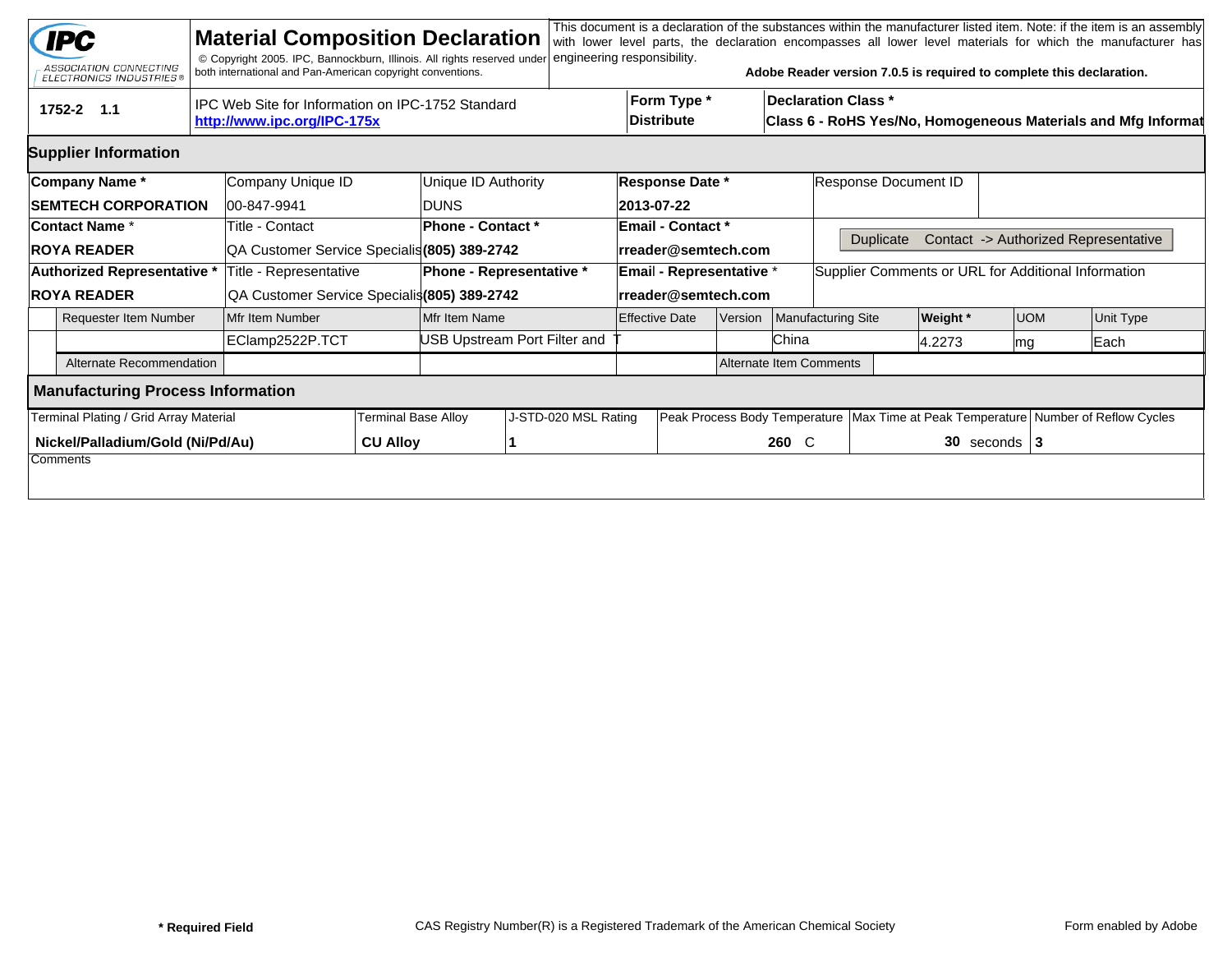| Clear all of the<br>Save the fields in<br>Import fields from a<br><b>Export Data</b><br>Import Data<br><b>Reset Form</b><br>this form to a file<br>file into this form<br>fields on this form                                                                                                                                                                                                                                                                                                                                                                                                                                                                                                                                                                                                                                                                                                                                                                                                                                                                                                                                                                                                                                                                                                                                                                                                                                                                                                                                                                                                                                                                                                                                                                                                                                                                                                                                                                                                                                                                               | Lock the fields on this<br><b>Lock Supplier Fields</b><br>form to prevent changes |  |  |  |  |  |  |  |  |  |  |  |  |
|-----------------------------------------------------------------------------------------------------------------------------------------------------------------------------------------------------------------------------------------------------------------------------------------------------------------------------------------------------------------------------------------------------------------------------------------------------------------------------------------------------------------------------------------------------------------------------------------------------------------------------------------------------------------------------------------------------------------------------------------------------------------------------------------------------------------------------------------------------------------------------------------------------------------------------------------------------------------------------------------------------------------------------------------------------------------------------------------------------------------------------------------------------------------------------------------------------------------------------------------------------------------------------------------------------------------------------------------------------------------------------------------------------------------------------------------------------------------------------------------------------------------------------------------------------------------------------------------------------------------------------------------------------------------------------------------------------------------------------------------------------------------------------------------------------------------------------------------------------------------------------------------------------------------------------------------------------------------------------------------------------------------------------------------------------------------------------|-----------------------------------------------------------------------------------|--|--|--|--|--|--|--|--|--|--|--|--|
| <b>RoHS Material Composition Declaration</b><br><b>Declaration Type *</b><br>Detailed                                                                                                                                                                                                                                                                                                                                                                                                                                                                                                                                                                                                                                                                                                                                                                                                                                                                                                                                                                                                                                                                                                                                                                                                                                                                                                                                                                                                                                                                                                                                                                                                                                                                                                                                                                                                                                                                                                                                                                                       |                                                                                   |  |  |  |  |  |  |  |  |  |  |  |  |
| RoHS Definition: Quantity limit of 0.1% by mass (1000 PPM) in homogeneous material for: Lead (Pb), Mercury, Hexavalent Chromium, Polybrominated Biphenyls (PBB),<br><b>RoHS Directive</b><br>Polybrominated Diphenyl Ethers (PBDE) and quantity limit of 0.01% by mass (100 PPM) of homogeneous material for Cadmium<br>2002/95/EC                                                                                                                                                                                                                                                                                                                                                                                                                                                                                                                                                                                                                                                                                                                                                                                                                                                                                                                                                                                                                                                                                                                                                                                                                                                                                                                                                                                                                                                                                                                                                                                                                                                                                                                                          |                                                                                   |  |  |  |  |  |  |  |  |  |  |  |  |
| Please indicate whether any homogeneous material (as defined by the RoHS Directive, EU 2002/95/EC and implemented by the laws of the European Union member states) of the part identified on this form contains lead, mercury,<br>chromium, polybrominated biphenyls and/or polybrominated diphenyl ethers (each a "RoHS restricted substance") in excess of the applicable quantity limit identified above. If a homogeneous material within the part contains<br>excess of an applicable quantity limit, please indicate below which, if any, RoHS exemption you believe may apply. If the part is an assembly with lower level components, the declaration shall encompass all such components<br>gathered the information it provides in this form using appropriate methods to ensure its accuracy and that such information is true and correct to the best of its knowledge and belief, as of the date that Supplier complet<br>Company will rely on this certification in determining the compliance of its products with European Union member state laws that implement the RoHS Directive. Company acknowledges that Supplier may have relied on informati<br>completing this form, and that Supplier may not have independently verified such information. However, in situations where Supplier has not independently verified information provided by others, Supplier agrees that, at a<br>certifications regarding their contributions to the part, and those certifications are at least as comprehensive as the certification in this paragraph. If the Company and the Supplier enter into a written agreement with r<br>conditions of that agreement, including any warranty rights and/or remedies provided as part of that agreement, will be the sole and exclusive source of the Supplier's liability and the Company's remedies for issues that a<br>provides in this form. In the absence of such written agreement, the warranty rights and/or remedies of Supplier's Standard Terms and Conditions of Sale applicable to such part shall apply. |                                                                                   |  |  |  |  |  |  |  |  |  |  |  |  |
| - Item(s) does not contain RoHS restricted substances per the definition above<br><b>RoHS Declaration *</b>                                                                                                                                                                                                                                                                                                                                                                                                                                                                                                                                                                                                                                                                                                                                                                                                                                                                                                                                                                                                                                                                                                                                                                                                                                                                                                                                                                                                                                                                                                                                                                                                                                                                                                                                                                                                                                                                                                                                                                 | Supplier Acceptance * Accepted                                                    |  |  |  |  |  |  |  |  |  |  |  |  |
| Exemptions: If the declared item does not contain RoHS restricted substances per the definition above except for defined RoHS exemptions, then select the corresponding response in the RoHS Declaration<br>above and choose all applicable exemptions.                                                                                                                                                                                                                                                                                                                                                                                                                                                                                                                                                                                                                                                                                                                                                                                                                                                                                                                                                                                                                                                                                                                                                                                                                                                                                                                                                                                                                                                                                                                                                                                                                                                                                                                                                                                                                     |                                                                                   |  |  |  |  |  |  |  |  |  |  |  |  |
| <b>Declaration Signature</b>                                                                                                                                                                                                                                                                                                                                                                                                                                                                                                                                                                                                                                                                                                                                                                                                                                                                                                                                                                                                                                                                                                                                                                                                                                                                                                                                                                                                                                                                                                                                                                                                                                                                                                                                                                                                                                                                                                                                                                                                                                                |                                                                                   |  |  |  |  |  |  |  |  |  |  |  |  |
| Instructions: Complete all of the required fields on all pages of this form. Select the "Accepted" on the Supplier Acceptance drop-down. This will display the signature area. Digitally sign                                                                                                                                                                                                                                                                                                                                                                                                                                                                                                                                                                                                                                                                                                                                                                                                                                                                                                                                                                                                                                                                                                                                                                                                                                                                                                                                                                                                                                                                                                                                                                                                                                                                                                                                                                                                                                                                               |                                                                                   |  |  |  |  |  |  |  |  |  |  |  |  |

 $\sup_{\text{Supplier}}$  Digital Signature  $|\text{Roya-Reder} \rangle$ 

DN: cn=Roya Reader, email=rreader@semnet.dom, o=Semtech Corporation,<br>l=camarillo, ca<br>Date: 2013.07.22 16:29:21 -07'00'

the declaration (if required by the Requester) and click on Submit Form to have the form returned to the Requester.